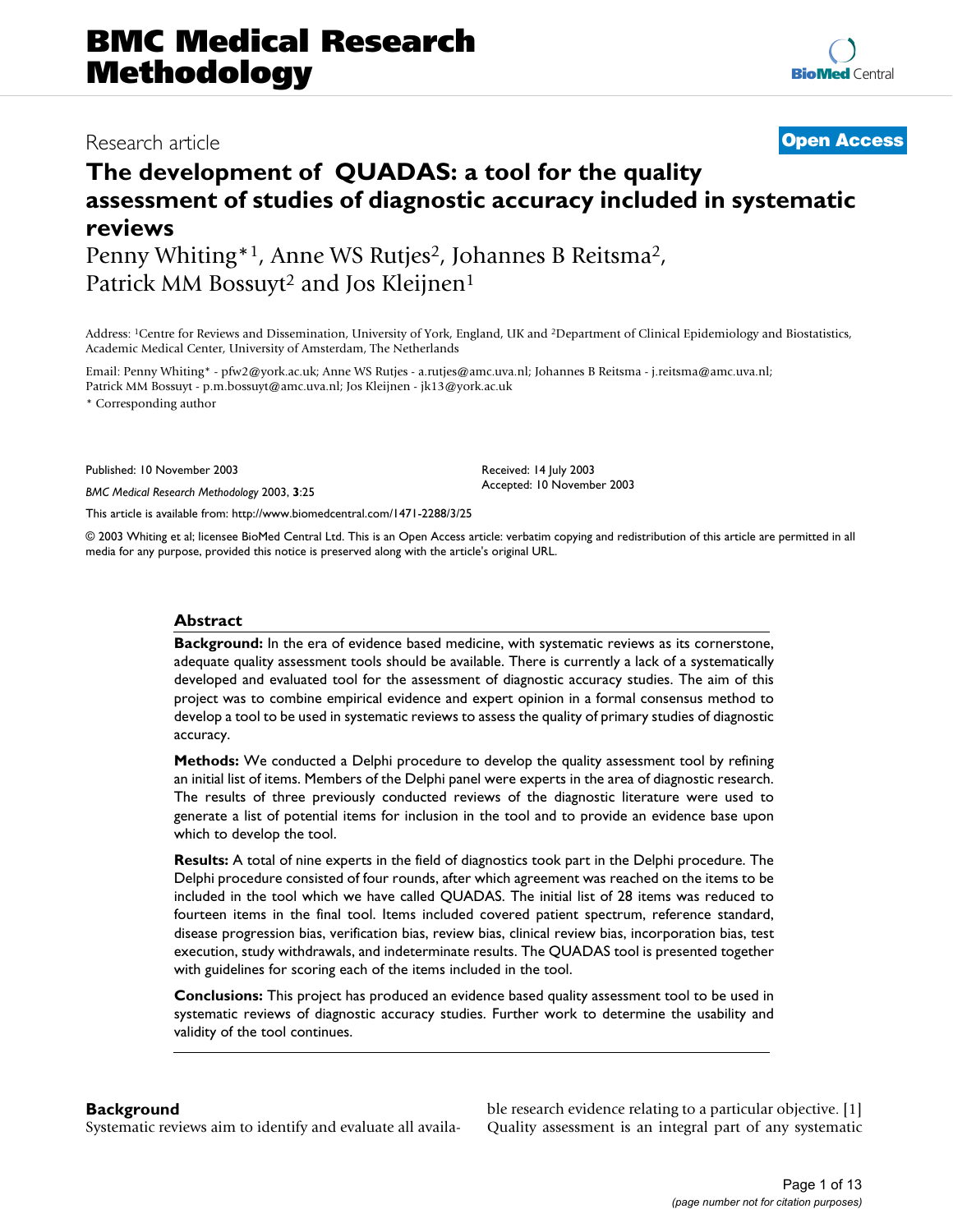review. If the results of individual studies are biased and these are synthesised without any consideration of quality then the results of the review will also be biased. It is therefore essential that the quality of individual studies included in a systematic review is assessed in terms of potential for bias, lack of applicability, and, inevitably to a certain extent, the quality of reporting. A formal assessment of the quality of primary studies included in a review allows investigation of the effect of different biases and sources of variation on study results.

Quality assessment is as important in systematic reviews of diagnostic accuracy studies as it is in any other review. [2] However, diagnostic accuracy studies have several unique features in terms of design which differ from standard intervention evaluations. Their aim is to determine how good a particular test is at detecting the target condition and they usually have the following basic structure. A series of patients receive the test (or tests) of interest, known as the "index test(s)" and also a reference standard. The results of the index test(s) are then compared to the results of the reference standard. The reference standard should be the best available method to determine whether or not the patient has the condition of interest. It may be a single test, clinical follow-up, or a combination of tests. Both the terms "test" and "condition" are interpreted in a broad sense. The term "test" is used to refer to any procedure used to gather information on the health status of an individual. This can include laboratory tests, surgical exploration, clinical examination, imaging tests, questionnaires, and pathology. Similarly "condition" can be used to define any health status including the presence of disease (e.g. influenza, alcoholism, depression, cancer), pregnancy, or different stages of disease (e.g. an exacerbation of multiple sclerosis).

Diagnostic accuracy studies allow the calculation of various statistics that provide an indication of "test performance" – how good the index test is at detecting the target condition. These statistics include sensitivity, specificity, positive and negative predictive values, positive and negative likelihood ratios, diagnostics odds ratios and receiver operating characteristic (ROC) curves.

Unique design features mean that the criteria needed to assess the quality of diagnostic test evaluations differ from those needed to assess evaluations of therapeutic interventions. [2] It is also important to use a standardised approach to quality assessment. This should avoid the choice of a quality assessment tool that is biased by preconceived ideas. [1] Although several checklists for the assessment of the quality of studies of diagnostic accuracy exist, none of these have been systematically developed or evaluated, and they differ in terms of the items that they assess. [3]

The aim of this project was to use a formal consensus method to develop and evaluate an evidence based quality assessment tool, to be used for the quality assessment of diagnostic accuracy studies included in systematic reviews.

# **Methods**

We followed the approach suggested by Streiner and Norman to develop the quality assessment tool [4]. Jadad et al [5] also adopted this approach to establish a scale for assessing the quality of randomised controlled studies. This procedure involves the following stages: (1) preliminary conceptual decisions; (2) item generation; (3) assessment of face validity; (4) field trials to assess consistency and construct validity; and lastly (5) the generation of the refined instrument.

# *Preliminary conceptual decisions*

We decided that the quality assessment tool was required to:

- 1. be used in systematic reviews of diagnostic accuracy
- 2. assess the methodological quality of a diagnostic study in generic terms (relevant to all diagnostic studies)
- 3. allow consistent and reliable assessment of quality by raters with different backgrounds
- 4. be relatively short and simple to complete

'Quality' was defined to include both the internal and external validity of a study; the degree to which estimates of diagnostic accuracy have not been biased, and the degree to which the results of a study can be applied to patients in practice.

We conducted a systematic review of existing systematic reviews of diagnostic accuracy studies to investigate how quality was incorporated into these reviews. The results of this review are reported elsewhere. [9,10] Based on these results, we decided that the quality assessment tool needed to have the potential to be used:

- as criteria for including/excluding studies in a review or in primary analyses
- to conduct sensitivity/subgroup analysis stratified according to quality
- as individual items in meta-regression analyses
- to make recommendations for future research
- to produce a narrative discussion of quality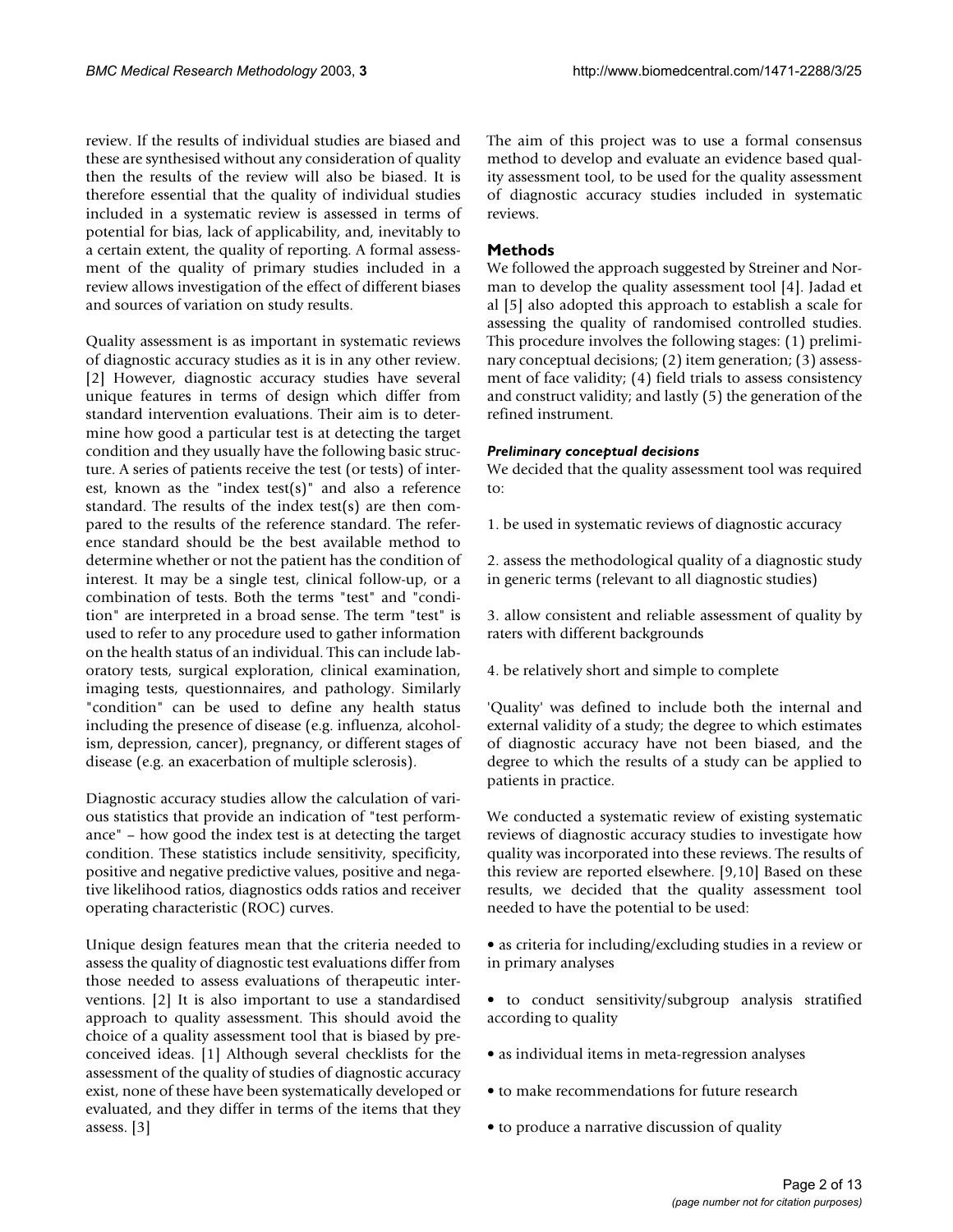• to produce a tabular summary of the results of the quality assessment

The implication for the development of the tool was that it needed to be able to distinguish between high and low quality studies. Component analysis, where the effect of each individual quality item on estimates of test performance is assessed, was adopted as the best approach to incorporate quality into systematic reviews of diagnostic studies. [6,7] We decided not to use QUADAS to produce an overall quality score due to the problems associated with their use. [8] The quality tool was developed taking these aspects into consideration.

# *Item generation*

We produced an initial list of possible items for inclusion in the quality assessment tool incorporating the results of two previously conducted systematic reviews. Full details of these are reported elsewhere. [3,10,11] The first review examined the methodological literature on diagnostic test assessment to identify empirical evidence for potential sources of bias and variation. [11] The results from this review were summarised according to the number of studies providing empirical, theoretical or no evidence of bias. The second looked at existing quality assessment tools to identify all possible relevant items and investigated on what evidence those items are based. [3] The results from this review were summarised according to the proportion of tools that included each item, this formed the basis for the initial list. We phrased each proposed item for the checklist as a question.

# *Assessment of face validity*

The main component of the development of the tool was the assessment of face validity. We chose to use a Delphi procedure for this component. Delphi procedures aim to obtain the most reliable consensus amongst a group of experts by a series of questionnaires interspersed with controlled feedback. [12,13] We felt that the Delphi procedure was the optimum method to obtain consensus on the items to be included in the tool as well as the phrasing and scoring of items. This method allowed us to capture the views of a number of experts in the field and to reach a consensus on the final selection of items for the tool. As each round of the procedure is completed independently, the views of each expert panel member can be captured without others influencing their choices. However, at the same time, consensus can be reached by the process of anonymously feeding back the responses of each panel member in a controlled manner in subsequent rounds.

As the area of diagnostic accuracy studies is a specialised area we decided to include a small number of experts in the field on the panel, rather than to include a larger number of participants who may have had a more limited

knowledge of the area. Eleven experts were contacted and asked to become panel members.

#### *The Delphi procedure General features*

Each round of the Delphi procedure included a report of the results from the previous round to provide a summary of the responses of all panel members. We also provided details on how we reached decisions regarding which items to include/exclude from the tool based on the results of the previous round. We reported all other decisions made, for example how to handle missing responses and rephrasing of items, together with the justification for the decisions. These decisions were made by the authors who were not panel members (PW, AR, JR, JK (the 'steering group')) and we asked panel members whether they supported the decisions made. When making a decision regarding whether to include an item in the quality assessment tool, we asked panel members to consider the results from the previous round, the comments from the previous round (where applicable), *and* the evidence provided for each item.

# *Delphi Round 1*

We sent the initial list of possible items for inclusion in the quality assessment tool, divided into four categories (Table 1 [see Additional file 1]), to all panel members. The aim was to collect information on each member of the group's opinion regarding the importance of each item. To help panel members in their decision-making, we summarised the evidence from the reviews for each item. The aims of the quality assessment tool and its desired features were presented. We asked members of the panel to rate each item for inclusion in the quality assessment tool according to a five point Likert Scale (strongly agree, moderately agree, neutral, moderately disagree, strongly disagree). We also gave them the opportunity to comment on any of the items included in the tool, to suggest possible rephrasing of questions and to highlight any items that may have been missed off the initial list of items.

#### *Delphi Round 2*

We used the results of round 1 to select items for which there were high levels of agreement for inclusion/exclusion from the final quality assessment tool. Categories/ items rated as "strongly agree" by at least 75 % of the panel members who replied in this round were selected for inclusion in the tool. Categories/items that were not rated as "strongly agree" by at least one panel member were excluded. Items selected for inclusion or exclusion from the final quality assessment tool were not rated as part of round 2.

For the round 2 questionnaire, rather than rating each item on the 5-point Likert scale, we asked panel members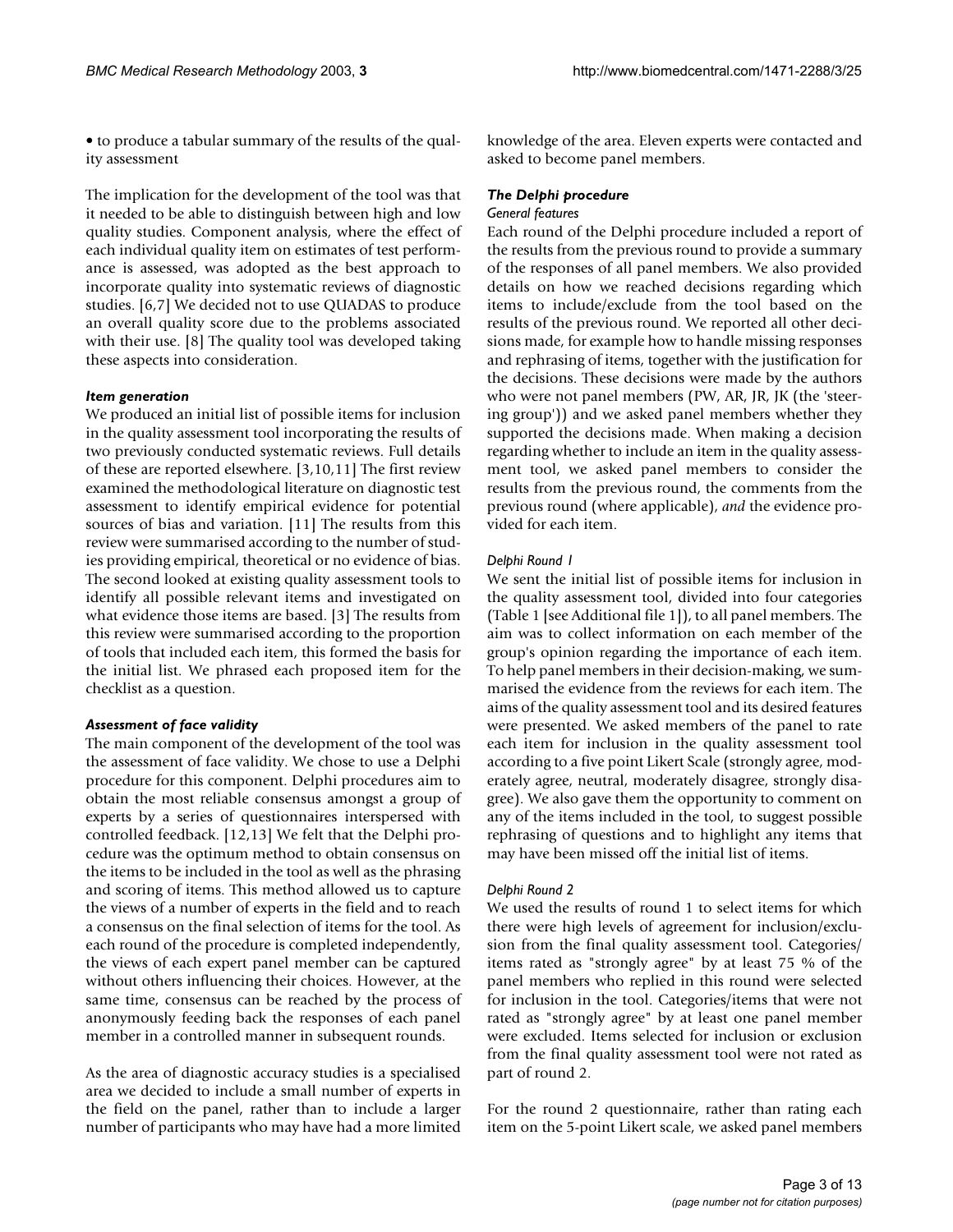to indicate whether they thought that a category or item should be included or excluded from the quality assessment tool. In addition, we asked panel members to answer yes or no to the following questions:

1. Would you like to see a number of "key items" highlighted in the quality assessment tool?

2. Do you endorse the Delphi procedure so far? If no, please give details of the aspects of the procedure which you do not support and list any suggestions you have for how the procedure could be improved.

3. As part of the third round, instructions on how to complete the quality assessment will be provided to you. As we do not want to ask you to invest too much time, the instructions will be drawn up by the steering group. In the third round you will only be asked if you support the instructions and if not, what you would like to change. Do you agree with this procedure?

We described the methods proposed to validate the tool and asked panel members to indicate whether or not they agreed with these methods, and also to suggest any additional validation methods.

# *Delphi Round 3*

We used the results of round 2 to further select items for inclusion/exclusion in the quality assessment tool. All categories rated as include by more than 80% of the panel members were selected for inclusion in the tool. Items scored "include" by 75% of the panel members were rerated as part of round 3. All other items were removed from the tool and comments regarding rephrasing were incorporated while revising the tool.

We presented all items selected for inclusion in the tool at this stage and asked panel members to indicate if they agreed with the proposed phrasing of the items, and if not, to suggest alternative phrasings. As for the round 2 questionnaire, we asked panel members to indicate whether they thought that each item to be re-rated should be included or excluded from the quality assessment tool.

We proposed a scoring system and asked panel members to indicate whether they agreed with this system. The system proposed was straightforward: all items would be scored as "yes", "no" or "unclear". We presented further details of the proposed validation methods and again asked panel members to indicate whether they agreed with these methods. The aims of the quality assessment tool were highlighted and we asked panel members whether taking these into consideration they endorsed the Delphi procedure. We also asked members whether they used the evidence provided from the reviews and the feedback from previous rounds in their decisions of which items to select for inclusion in the tool. If they did not use this information we asked them to explain why not.

Lastly, we asked panel members if they would like to see the development of topic and design specific items in addition to the generic section of the tool. If they answered yes to these questions we asked them whether they would like to see the development of these items through a further Delphi procedure, and if so, if they would like to be a member of the panel for this procedure. We decided to name the tool the "QUADAS" (**Qu**ality **A**ssessment of **D**iagnostic **A**ccuracy **S**tudies) tool. We produced a background document to accompany QUADAS for the items selected for inclusion in the tool up to this point and asked panel members to comment on this.

# *Delphi Round 4*

We used the results of round 3 to select the final items for inclusion/exclusion in the quality assessment tool. All items rated as 'include' by at least 75% of the panel members were selected for inclusion in the tool. All other items were removed from the tool. We considered comments regarding rephrasing of items and rephrased items taking these into consideration. The final version of the background document to accompany QUADAS was presented.

#### *Field trials to assess consistency and construct validity*

We are currently in the process of evaluating the consistency, validity and usability of QUADAS. The validation process will include piloting the tool on a small sample of published studies, focussing on the assessment of the consistency and reliability of the tool. The tool will also be piloted in a number of diagnostic reviews. Regression analysis will be used to investigate associations between study characteristics and estimates of diagnostic accuracy in primary studies.

# *Generation of the refined instrument*

If necessary, we will use the results of the evaluations outlined above to adapt QUADAS. The steps involved in the development of QUADAS are illustrated in Figure [1.](#page-4-0)

# **Results**

# *Item generation*

The systematic reviews produced a list of 28 possible items for inclusion in the quality assessment tool. These are shown in Table 1 [see Additional file 1] together with the results of the systematic reviews on sources of bias and variation, and existing quality assessment tools. The evidence from the review on sources of bias and variation was summarised as the number of studies reporting empirical evidence (E), theoretical evidence (T) or absence (A) of bias or variability. The number of studies providing each type of evidence of bias or variability is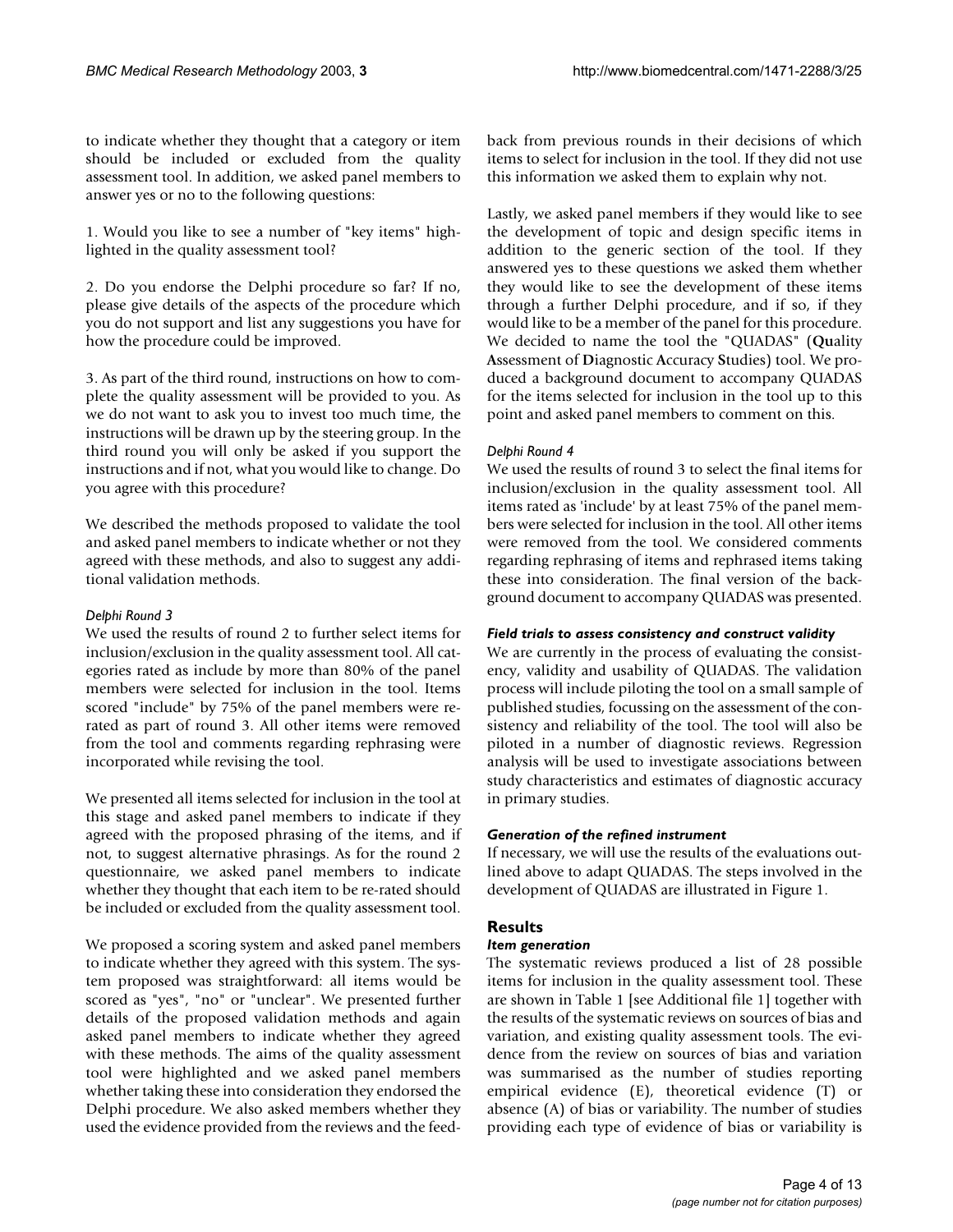<span id="page-4-0"></span>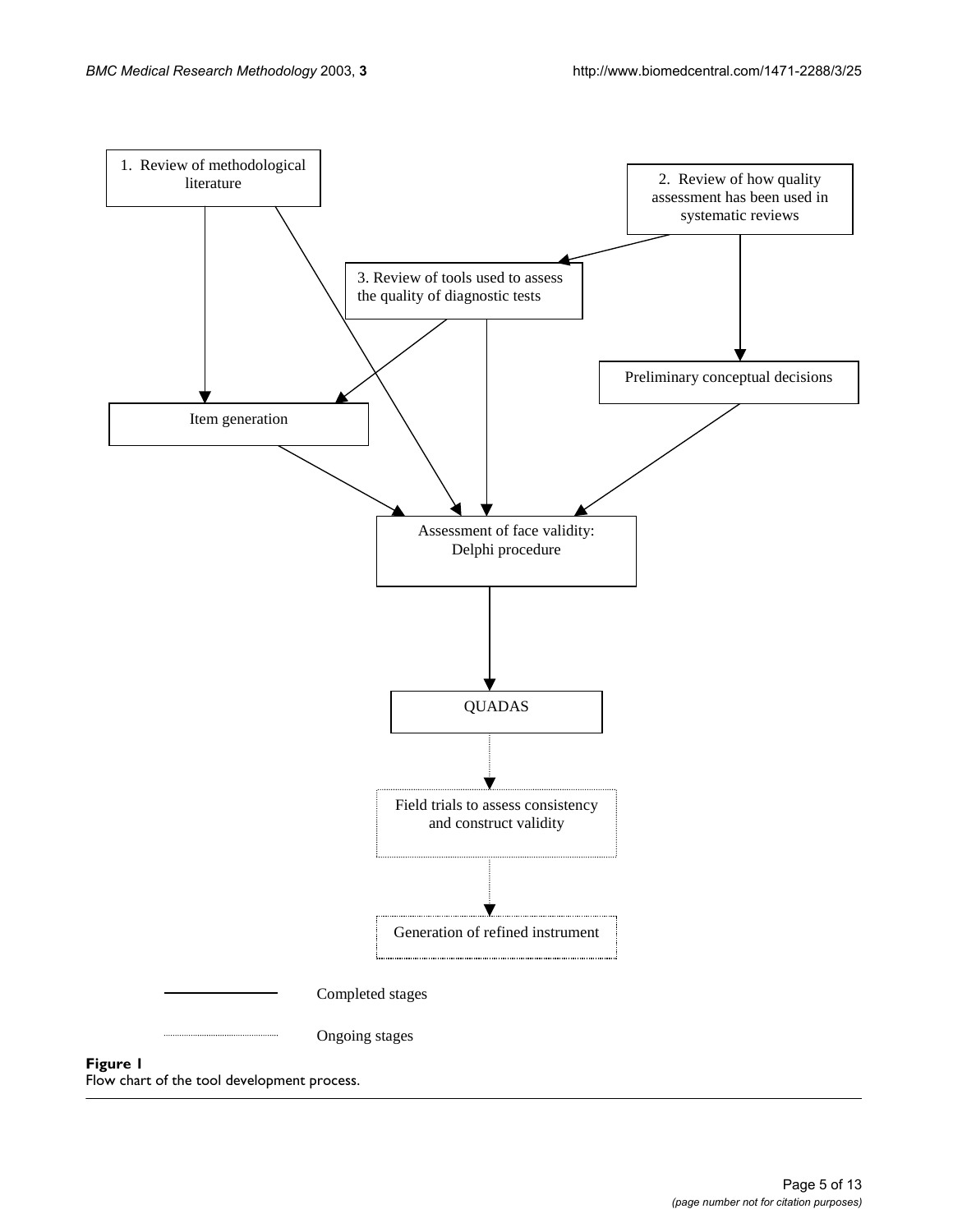shown in columns 2–4 of Table 1 [see Additional file 1]. The results from the review of existing quality assessment tools was summarised as the proportion of tools covering each item. The proportions were grouped into four categories: I (75–100%), II (50–74%), III (25–49%) and IV (0–24%) and are shown in the final column of Table 1 [see Additional file 1]. For some items evidence from the reviews was only available in combination with other items rather than for each item individually, e.g. setting and disease prevalence and severity. For these items the evidence for the combination is provided. Table 1 [see Additional file 1] also shows to which item on the QUA-DAS tool each item in this table refers. Evidence from the first review was not available for a number of items; these items were classed as "na".

# *Assessment of face validity: The Delphi procedure*

Nine of the eleven people invited to take part in the Delphi procedure agreed to do so. The names of the panel members are listed at the end of this paper.

# *Delphi Round 1*

Eight of the nine people who agreed to take part in the procedure returned completed questionnaires. The ninth panel member did not have time to take part in this round. Following the results of this round, six items were selected for inclusion, one item was removed from the tool, and the remaining items were put forward to be rerated as part of round 2. Items selected for inclusion were:

1. Appropriate selection of patient spectrum

- 2. Appropriate reference standard
- 3. Absence of partial verification bias
- 4. Absence of review bias (both test and diagnostic)
- 5. Clinical review bias

6. Reporting of uninterpretable/indeterminate/intermediate results

The item removed from the tool was:

1. Test utility

Panel members made a number of suggestions regarding rephrasing of items. We considered these and made changes where appropriate. Based on some of the comments received we added an additional item to the category "Spectrum composition". This item was "What was the study design?". This item was rated for inclusion in the tool as part of round 2.

# *Delphi Round 2*

Of the nine people invited to take part in round 2, eight returned completed questionnaires. Based on the results of this round, a further four items were selected for inclusion in the tool:

- 1. Absence of disease progression bias
- 2. Absence of differential verification bias
- 3. Absence of incorporation bias
- 4. Reporting of study withdrawals.

Panel members did not achieve consensus for a further five items, these were re-rated as part of round 3:

- 1. Reporting of selection criteria
- 2. Reporting of disease severity
- 3. Description of index test execution
- 4. Description of reference standard execution
- 5. Independent derivation of cut-off points

All other items, including the new item added based on feedback from round 1, were excluded from the process. Based on the comments from round 2, we proposed the following additional items which were included in the round 3 questionnaire:

1. Are there other aspects of the design of this study which cause concern about whether or not it will correctly estimate test accuracy?

2. Are there other aspects of the conduct of this study which cause concern about whether or not it will correctly estimate test accuracy?

3. Are there special issues concerning patient selection which might invalidate test results?

4. Are there special issues concerning the conduct of test which might invalidate test results?

Since none of the panel members were in favour of highlighting a number of key items in the quality assessment tool, this approach was not followed. At this stage, five of the panel members reported that they endorsed the Delphi procedure so far, one did not and two were unclear. The member who did not endorse the Delphi procedure stated that "I fundamentally believe that it is not possible to develop a reliable discriminatory diagnostic assessment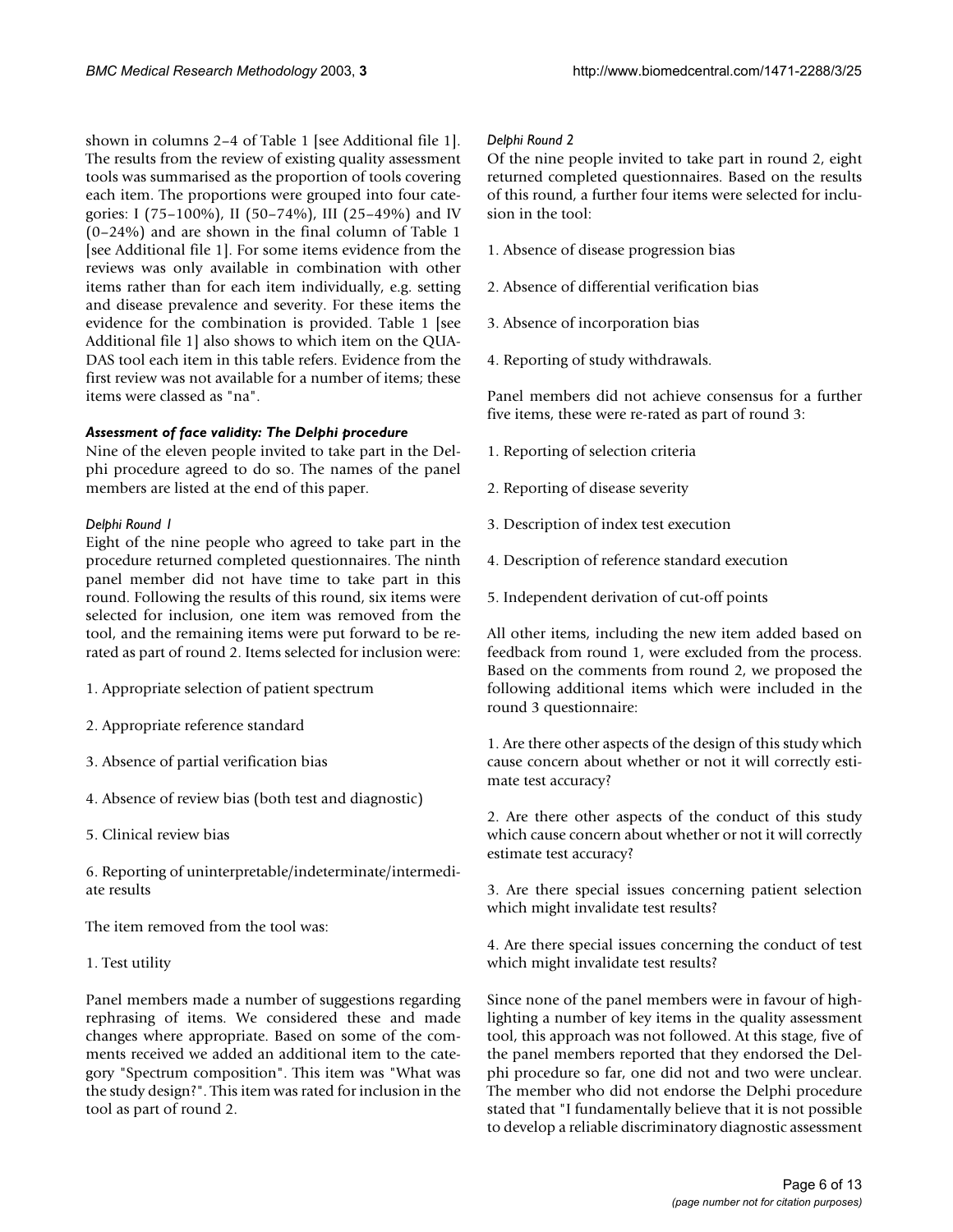tool that will apply to all, or even the majority of diagnostic test studies." One of the comments from a panel member who was "unclear" also related to the problem of producing a quality assessment tool that applies to all diagnostic accuracy studies. The other related to the process used to derive the initial list of items and the problems of suggesting additional items. All panel members agreed to let the steering group produce the background document to accompany the tool. The feedback suggested that there was some confusion regarding the proposed validation methods. These were clarified and re-rated as part of round 3.

# *Delphi Round 3*

All nine panel members invited to take part in round 3 returned completed questionnaires. Agreement was reached on items to be included in the tool following the results of this round.

Three of the five items re-rated as part of this round were selected for inclusion. These were:

- 1. Reporting of selection criteria
- 2. Description of index test execution
- 3. Description of reference standard execution

The other two items and the additional items rated as part of this round were not included in the tool.

The panel members agreed with the scoring system proposed by the steering group. Each of the proposed validation steps was approved by at least 7/9 of the panel members. These methods will therefore be used to validate the tool. Five of the panel members indicated that they would like to see the development of design and topic specific criteria. Of these four stated that they would like to see this done via a Delphi procedure. The development of these elements will take place after the generic section of the tool has been evaluated.

At this stage, all but one of the panel members stated that they endorsed the Delphi procedure. This member remained unclear as to whether he/she endorsed the procedure and stated that "all my reservations still apply". These reservations related to earlier comments regarding the problems of developing a quality assessment tool which can be applied to all studies of diagnostic accuracy. Seven of the panel members reported using the evidence provided from the systematic reviews to help in their decisions of which items to include in QUADAS. Of the two that did not use the evidence one stated that (s)he was too busy, the other stated that there was no new information in the evidence. Seven of the panel members reported using the feedback from earlier rounds of the Delphi procedure. Of the two that did not, one stated that he/she was "not seeking conformity with other respondents" the other did not explain why he or she did not use the feedback. The two panel members that did not use the feedback were different from the two that did not use the evidence provided by the reviews. These responses suggest that the evidence provided by the review did contribute towards the production of QUADAS.

#### *Delphi Round 4*

The fourth and final round did not include a questionnaire, although panel members were given the opportunity to feedback any additional comments that they had. Only one panel member provided further feedback. This related mainly to the broadness of the first item included in the tool, and the fact that several items relate to the reporting of the study rather than directly to the quality of the study.

# *The QUADAS tool*

The tool is structured as a list of 14 questions which should each be answered "yes", "no", or "unclear". The tool is presented in Table [1.](#page-7-0) A more detailed description of each item together with a guide on how to score each item is provided below.

# *Users' guide to QUADAS*

*1. Was the spectrum of patients representative of the patients who will receive the test in practice?*

#### *a. What is meant by this item*

Differences in demographic and clinical features between populations may produce measures of diagnostic accuracy that vary considerably, this is known as spectrum bias. It refers more to the generalisability of results than to the possibility that the study may produce biased results. Reported estimates of diagnostic accuracy may have limited clinical applicability (generalisability) if the spectrum of tested patients is not similar to the patients in whom the test will be used in practice. The spectrum of patients refers not only to the severity of the underlying target condition, but also to demographic features and to the presence of differential diagnosis and/or co-morbidity. It is therefore important that diagnostic test evaluations include an appropriate spectrum of patients for the test under investigation and also that a clear description is provided of the population actually included in the study.

#### *b. Situations in which this item does not apply*

This item is relevant to all studies of diagnostic accuracy and should always be included in the quality assessment tool.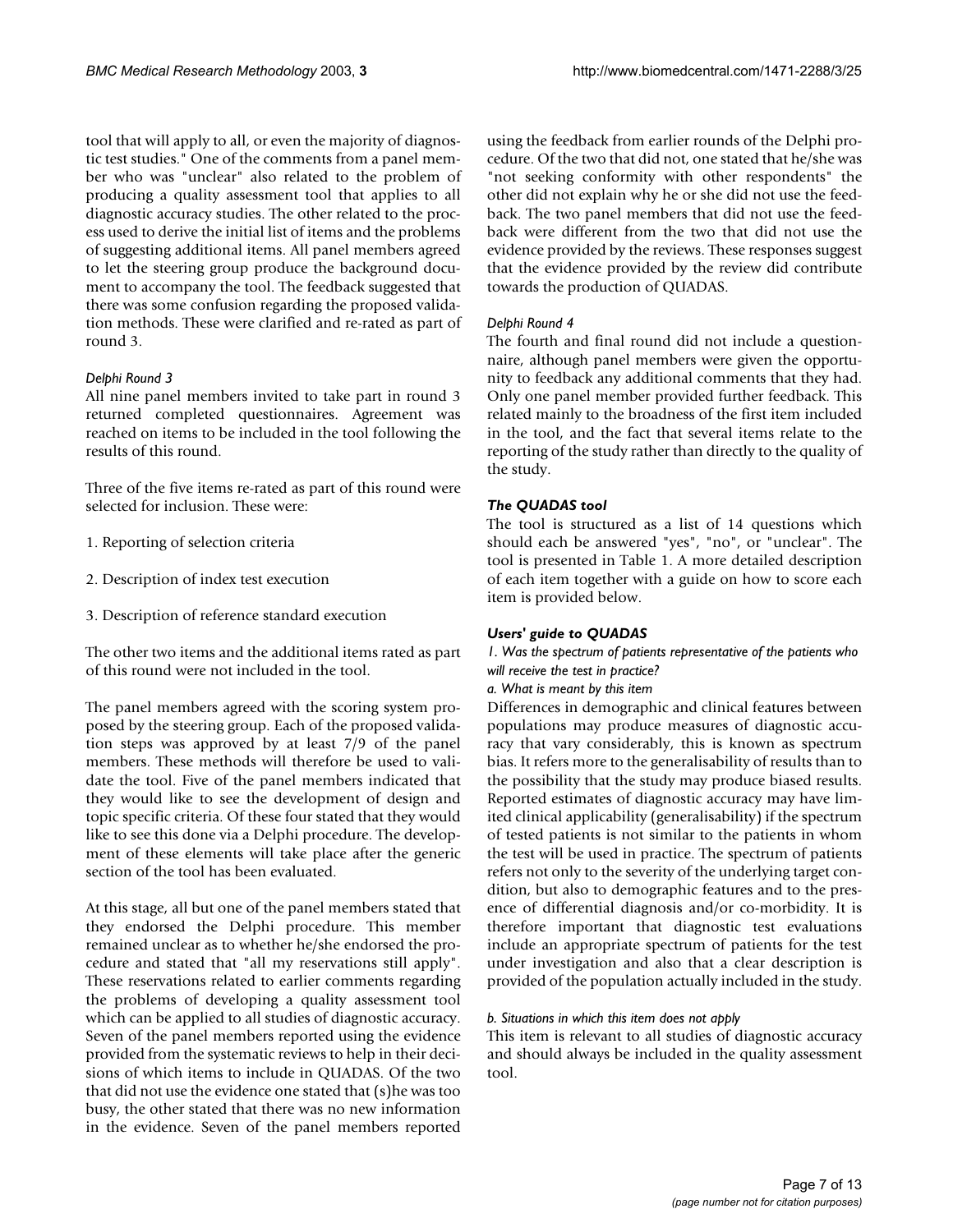#### <span id="page-7-0"></span>**Table 2: The QUADAS tool**

| Item             |                                                                                                                                                                    | Yes                | <b>No</b>        | Unclear |
|------------------|--------------------------------------------------------------------------------------------------------------------------------------------------------------------|--------------------|------------------|---------|
| ι.               | Was the spectrum of patients representative of the patients who will receive the test in practice?                                                                 | $\left( \right)$   |                  |         |
| $\overline{2}$ . | Were selection criteria clearly described?                                                                                                                         |                    |                  |         |
| 3.               | Is the reference standard likely to correctly classify the target condition?                                                                                       |                    |                  |         |
| 4.               | Is the time period between reference standard and index test short enough to be reasonably<br>sure that the target condition did not change between the two tests? | $\left( \ \right)$ |                  |         |
| 5.               | Did the whole sample or a random selection of the sample, receive verification using a reference<br>standard of diagnosis?                                         | $\left( \right)$   | ( )              |         |
| 6.               | Did patients receive the same reference standard regardless of the index test result?                                                                              | ( )                | $\left( \right)$ |         |
| 7.               | Was the reference standard independent of the index test (i.e. the index test did not form part of<br>the reference standard)?                                     | $\left( \ \right)$ |                  |         |
| 8.               | Was the execution of the index test described in sufficient detail to permit replication of the test?                                                              | $\left( \right)$   | ()               |         |
| 9.               | Was the execution of the reference standard described in sufficient detail to permit its<br>replication?                                                           | $\left( \ \right)$ | ( )              |         |
| 10.              | Were the index test results interpreted without knowledge of the results of the reference<br>standard?                                                             | $\left( \right)$   | $\left( \right)$ | ( )     |
| П.               | Were the reference standard results interpreted without knowledge of the results of the index<br>test?                                                             | $\left( \right)$   | $\left( \right)$ | ( )     |
| 12.              | Were the same clinical data available when test results were interpreted as would be available<br>when the test is used in practice?                               | $\left( \right)$   | $\left( \right)$ | ( )     |
| 13.              | Were uninterpretable/ intermediate test results reported?                                                                                                          | ( )                |                  |         |
| 14.              | Were withdrawals from the study explained?                                                                                                                         |                    |                  |         |

#### *c. How to score this item*

Studies should score "yes" for this item if you believe, based on the information reported or obtained from the study's authors, that the spectrum of patients included in the study was representative of those in whom the test will be used in practice. The judgement should be based on both the method of recruitment and the characteristics of those recruited. Studies which recruit a group of healthy controls and a group known to have the target disorder will be coded as "no" on this item in nearly all circumstances. Reviewers should pre-specify in the protocol of the review what spectrum of patients would be acceptable taking factors such as disease prevalence and severity, age, and sex, into account. If you think that the population studied does not fit into what you specified as acceptable, the item should be scored as "no". If there is insufficient information available to make a judgement then it should be scored as "unclear".

# *2. Were selection criteria clearly described?*

#### *a. What is meant by this item*

This refers to whether studies have provided a clear definition of the criteria used as in- and exclusion criteria for entry into the study.

#### *b. Situations in which this item does not apply*

This item is relevant to all studies of diagnostic accuracy and should always be included in the quality assessment tool.

#### *c. How to score this item*

If you think that all relevant information regarding how participants were selected for inclusion in the study has been provided then this item should be scored as "yes". If study selection criteria are not clearly reported then this item should be scored as "no". In situations where selection criteria are partially reported and you feel that you do not have enough information to score this item as "yes", then it should be scored as "unclear".

### *3. Is the reference standard likely to correctly classify the target condition?*

#### *a. What is meant by this item*

The reference standard is the method used to determine the presence or absence of the target condition. To assess the diagnostic accuracy of the index test its results are compared with the results of the reference standard; subsequently indicators of diagnostic accuracy can be calculated. The reference standard is therefore an important determinant of the diagnostic accuracy of a test. Estimates of test performance are based on the assumption that the index test is being compared to a reference standard which is 100% sensitive and specific. If there are any disagreements between the reference standard and the index test then it is assumed that the index test is incorrect. Thus, from a theoretical point of view the choice of an appropriate reference standard is very important.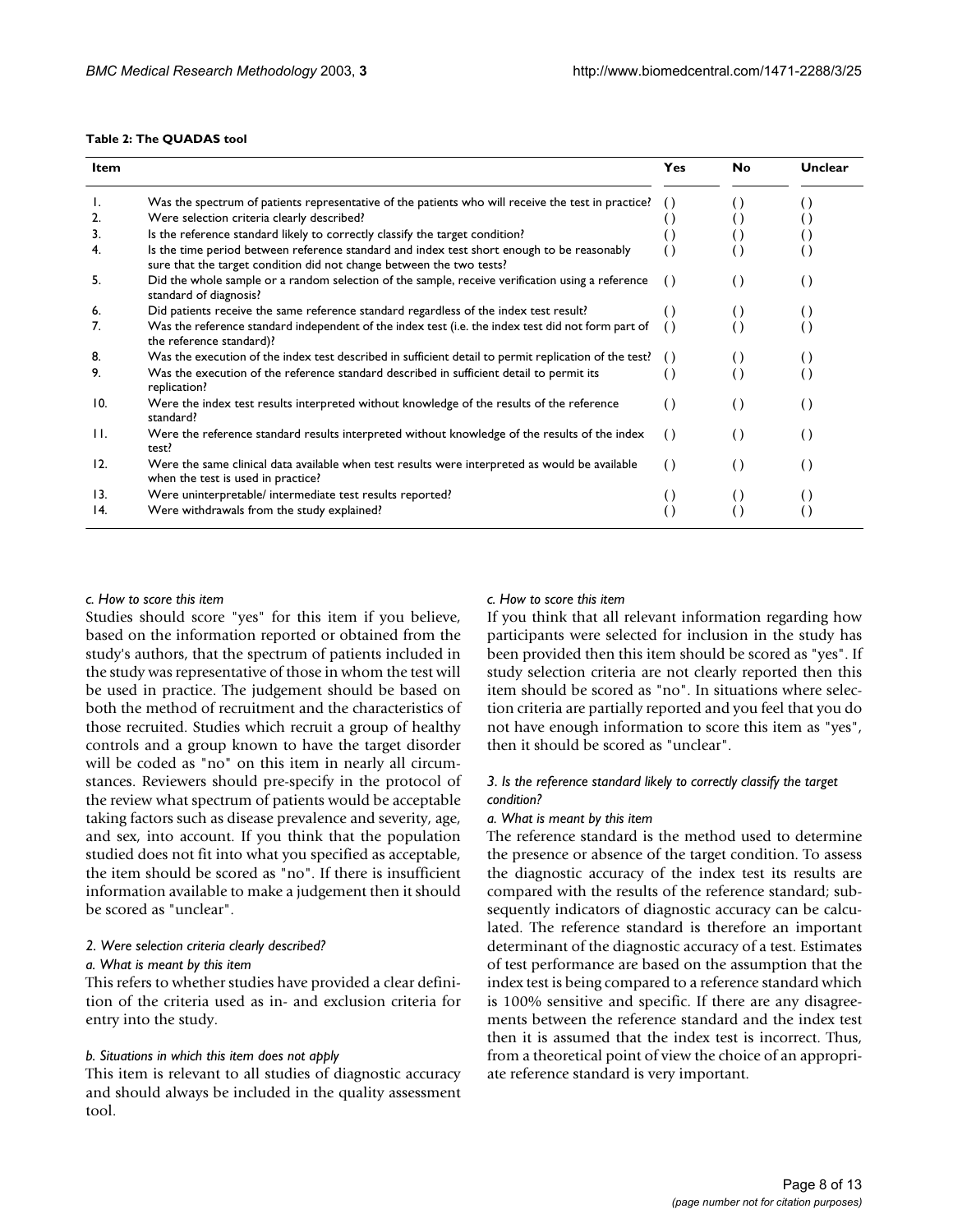#### *b. Situations in which this item does not apply*

This item is relevant to all studies of diagnostic accuracy and should always be included in the quality assessment tool.

#### *c. How to score this item*

If you believe that the reference standard is likely to correctly classify the target condition or is the best method available, then this item should be scored "yes". Making a judgement as to the accuracy of the reference standard may not be straightforward. You may need experience of the topic area to know whether a test is an appropriate reference standard, or if a combination of tests are used you may have to consider carefully whether these were appropriate. If you do not think that the reference standard was likely to have correctly classified the target condition then this item should be scored as "no". If there is insufficient information to make a judgement then this should be scored as "unclear".

#### *4. Is the time period between reference standard and index test short enough to be reasonably sure that the target condition did not change between the two tests?*

#### *a. What is meant by this item*

Ideally the results of the index test and the reference standard are collected on the same patients at the same time. If this is not possible and a delay occurs, misclassification due to spontaneous recovery or to progression to a more advanced stage of disease may occur. This is known as disease progression bias. The length of the time period which may cause such bias will vary between conditions. For example a delay of a few days is unlikely to be a problem for chronic conditions, however, for many infectious diseases a delay between performance of index and reference standard of only a few days may be important. This type of bias may occur in chronic conditions in which the reference standard involves clinical follow-up of several years.

# *b. Situations in which this item does not apply*

This item is likely to apply in most situations.

#### *c. How to score this item*

When to score this item as "yes" is related to the target condition. For conditions that progress rapidly even a delay of several days may be important. For such conditions this item should be scored "yes" if the delay between the performance of the index and reference standard is very short, a matter of hours or days. However, for chronic conditions disease status is unlikely to change in a week, or a month, or even longer. In such conditions longer delays between performance of the index and reference standard may be scored as "yes". You will have to make judgements regarding what is considered "short enough". You should think about this before starting work on a

review, and define what you consider to be "short enough" for the specific topic area that you are reviewing. If you think the time period between the performance of the index test and the reference standard was sufficiently long that disease status may have changed between the performance of the two tests then this item should be scored as "no". If insufficient information is provided this should be scored as "unclear".

# *5. Did the whole sample or a random selection of the sample, receive verification using a reference standard?*

#### *a. What is meant by this item*

Partial verification bias (also known as work-up bias, (primary) selection bias, or sequential ordering bias) occurs when not all of the study group receive confirmation of the diagnosis by the reference standard. If the results of the index test influence the decision to perform the reference standard then biased estimates of test performance may arise. If patients are randomly selected to receive the reference standard the overall diagnostic performance of the test is, in theory, unchanged. In most cases however, this selection is not random, possibly leading to biased estimates of the overall diagnostic accuracy.

#### *b. Situations in which this item does not apply*

Partial verification bias generally only occurs in diagnostic cohort studies in which patients are tested by the index test prior to the reference standard. In situations where the reference standard is assessed before the index test, you should firstly decide whether there is a possibility that verification bias could occur, and if not how to score this item. This may depend on how quality will be incorporated in the review. There are two options: either to score this item as 'yes', or to remove it from the quality assessment tool.

#### *c. How to score this item*

If it is clear from the study that all patients, or a random selection of patients, who received the index test went on to receive verification of their disease status using a reference standard then this item should be scored as "yes". This item should be scored as yes even if the reference standard was not the same for all patients. If some of the patients who received the index test did not receive verification of their true disease state, and the selection of patients to receive the reference standard was not random, then this item should be scored as "no". If this information is not reported by the study then it should be scored as "unclear".

# *6. Did patients receive the same reference standard regardless of the index test result?*

#### *a. What is meant by this item*

Differential verification bias occurs when some of the index test results are verified by a different reference stand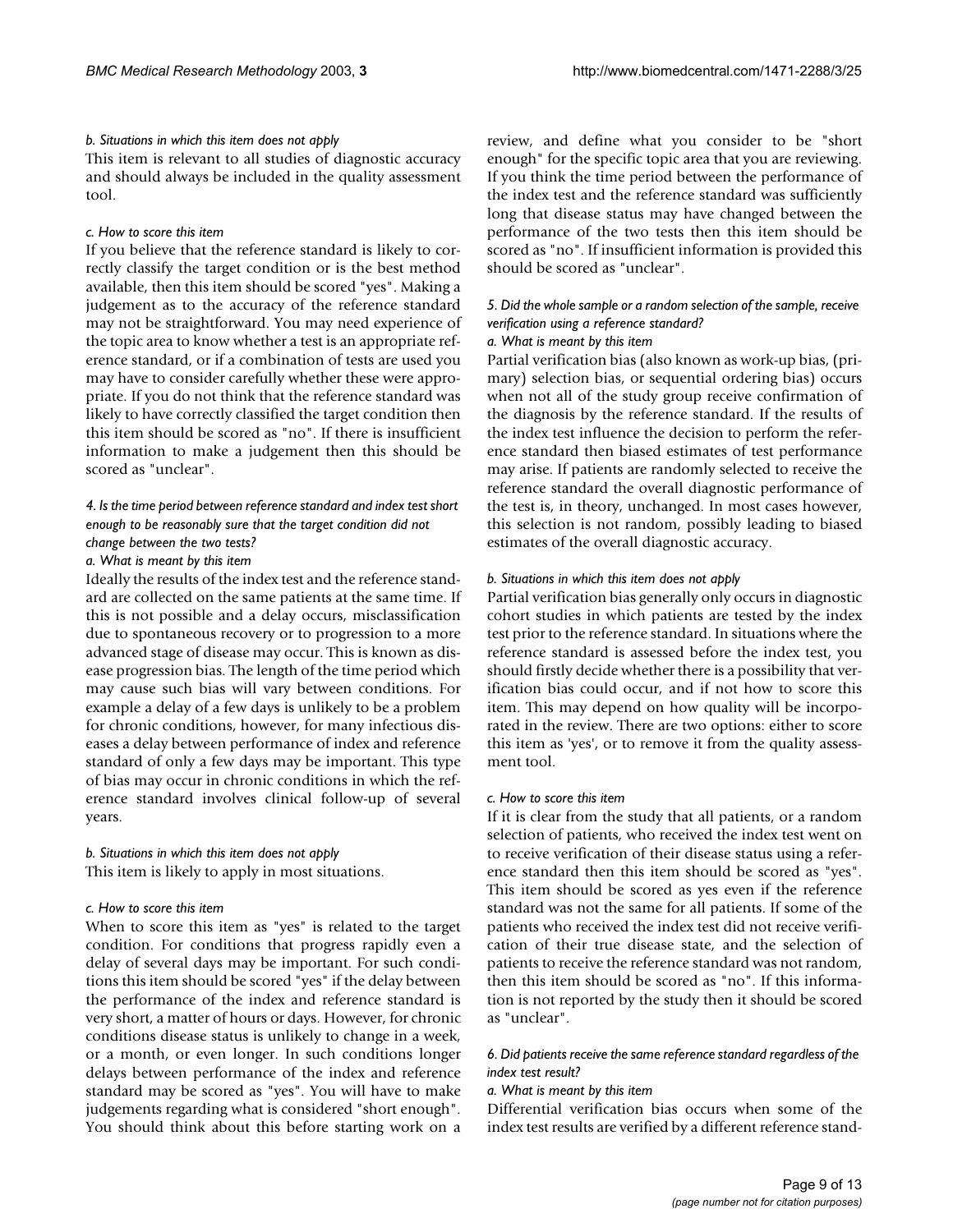ard. This is especially a problem if these reference standards differ in their definition of the target condition, for example histopathology of the appendix and natural history for the detection of appendicitis. This usually occurs when patients testing positive on the index test receive a more accurate, often invasive, reference standard than those with a negative test result. The link (correlation) between a particular (negative) test result and being verified by a less accurate reference standard will affect measures of test accuracy in a similar way as for partial verification, but less seriously.

# *b. Situations in which this item does not apply*

Differential verification bias is possible in all types of diagnostic accuracy studies.

# *c. How to score this item*

If it is clear that patients received verification of their true disease status using the same reference standard then this item should be scored as "yes". If some patients received verification using a different reference standard this item should be scored as "no". If this information is not reported by the study then it should be scored as "unclear".

# *7. Was the reference standard independent of the index test (i.e. the index test did not form part of the reference standard)? a. What is meant by this item*

When the result of the index test is used in establishing the final diagnosis, incorporation bias may occur. This incorporation will probably increase the amount of agreement between index test results and the outcome of the reference standard, and hence overestimate the various measures of diagnostic accuracy. It is important to note that knowledge of the results of the index test alone does not automatically mean that these results are incorporated in the reference standard. For example, a study investigating MRI for the diagnosis of multiple sclerosis could have a reference standard composed of clinical follow-up, CSF analysis and MRI. In this case the index test forms part of the reference standard. If the same study used a reference standard of clinical follow-up and the results of the MRI were known when the clinical diagnosis was made but were not specifically included as part of the reference then the index test does not form part of the reference standard.

#### *b. Situations in which this item does not apply*

This item will only apply when a composite reference standard is used to verify disease status. In such cases it is essential that a full definition of how disease status is verified and which tests form part of the reference standard are provided. For studies in which a single reference standard is used this item will not be relevant and should either be scored as yes or be removed from the quality assessment tool.

# *c. How to score this item*

If it is clear from the study that the index test did not form part of the reference standard then this item should be scored as "yes". If it appears that the index test formed part of the reference standard then this item should be scored as "no". If this information is not reported by the study then it should be scored as "unclear".

### *8. Was the execution of the index test described in sufficient detail to permit replication of the test?*

*9. Was the execution of the reference standard described in sufficient detail to permit its replication?*

*a. What is meant by these items*

A sufficient description of the execution of index test and the reference standard is important for two reasons. Firstly, variation in measures of diagnostic accuracy can sometimes be traced back to differences in the execution of index test or reference standard. Secondly, a clear and detailed description (or citations) is needed to implement a certain test in another setting. If tests are executed in different ways then this would be expected to impact on test performance. The extent to which this would be expected to affect results would depend on the type of test being investigated.

# *b. Situations in which these items do not apply*

These items are likely to apply in most situations.

#### *c. How to score these items*

If the study reports sufficient details or citations to permit replication of the index test and reference standard then these items should be scored as "yes". In other cases these items should be scored as "no". In situations where details of test performance are partially reported and you feel that you do not have enough information to score this item as "yes", then it should be scored as "unclear".

# *10. Were the index test results interpreted without knowledge of the results of the reference standard?*

# *11. Were the reference standard results interpreted without knowledge of the results of the index test?*

*a. What is meant by these items*

This item is similar to "blinding" in intervention studies. Interpretation of the results of the index test may be influenced by knowledge of the results of the reference standard, and vice versa. This is known as review bias, and may lead to inflated measures of diagnostic accuracy. The extent to which this may affect test results will be related to the degree of subjectiveness in the interpretation of the test result. The more subjective the interpretation the more likely that the interpreter can be influenced by the results of the reference standard in interpreting the index test and vice versa. It is therefore important to consider the topic area that you are reviewing and to determine whether the interpretation of the index test or reference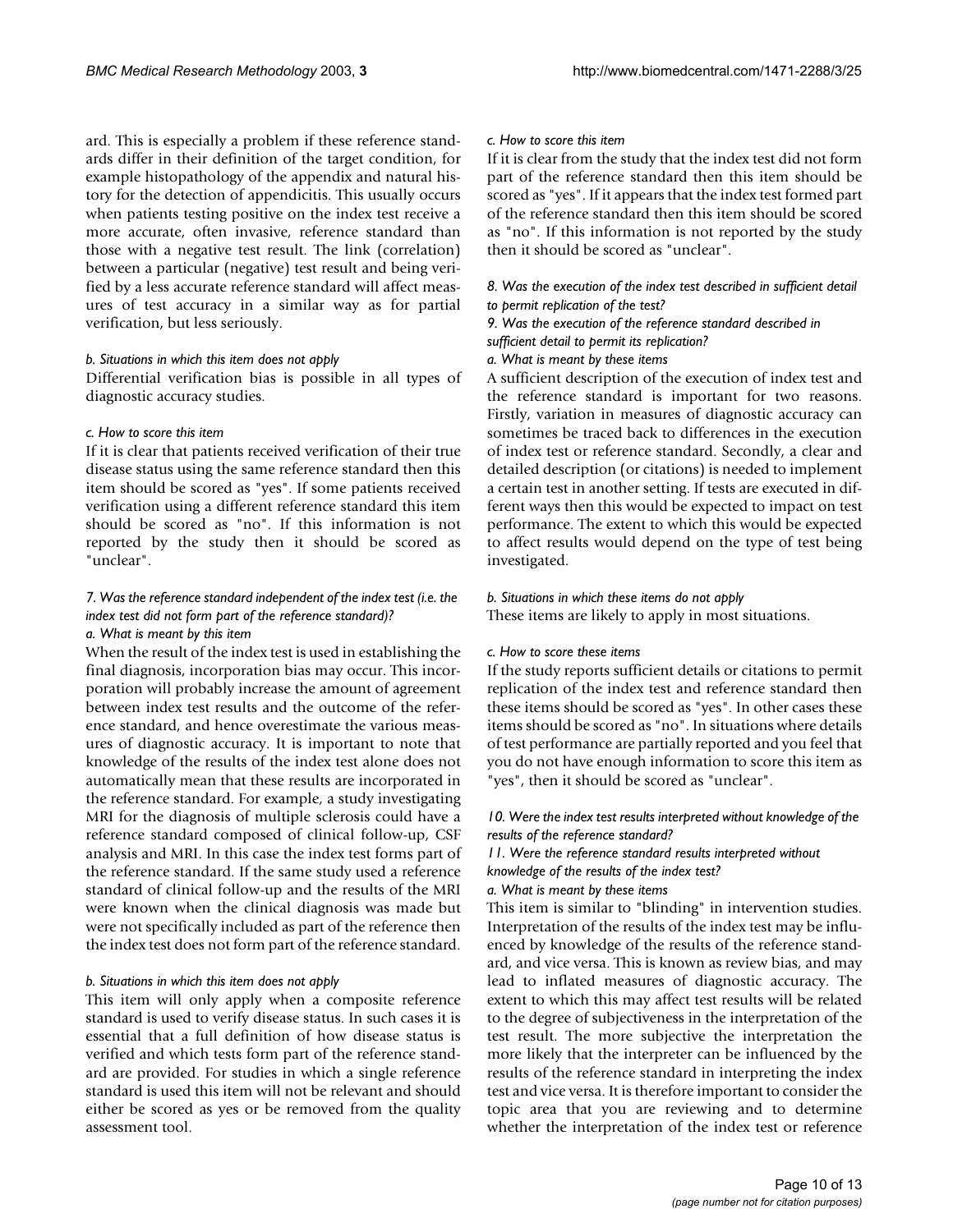standard could be influenced by knowledge of the results of the other test.

# *b. Situations in which these items do not apply*

If, in the topic area that you are reviewing, the index test is always performed first then interpretation of the results of the index test will usually be without knowledge of the results of the reference standard. Similarly, if the reference standard is always performed first (for example, in a diagnostic case-control study) then the results of the reference standard will be interpreted without knowledge of the index test. However, if test results can be interpreted at later date, after both the index test and reference standard have been completed, then it is still important for a study to provide a description of whether the interpretation of each test was performed blind to the results of the other test. In situations where one form of review bias does not apply there are two possibilities: either score the relevant item as "yes" or remove this item from the list. If tests are entirely objective in their interpretation then test interpretation is not susceptible to review bias. In such situations review bias may not be a problem and these items can be omitted from the quality assessment tool. Another situation in which this form of bias may not apply is when tests results are interpreted in an independent laboratory. In such situations it is unlikely that the person interpreting the test results will have knowledge of the results of the other test (either index test or reference standard).

# *c. How to score these items*

If the study clearly states that the test results (index or reference standard) were interpreted blind to the results of the other test then these items should be scored as "yes". If this does not appear to be the case they should be scored as "no". If this information is not reported by the study then it should be scored as "unclear".

# *12. Were the same clinical data available when test results were interpreted as would be available when the test is used in practice? a. What is meant by this item*

The availability of clinical data during interpretation of test results may affect estimates of test performance. In this context clinical data is defined broadly to include any information relating to the patient obtained by direct observation such as age, sex and symptoms. The knowledge of such factors can influence the diagnostic test result if the test involves an interpretative component. If clinical data will be available when the test is interpreted in practice then this should also be available when the test is evaluated. If however, the index test is intended to replace other clinical tests then clinical data should not be available, or should be available for all index tests. It is therefore important to determine what information will be available when test results are interpreted in practice before assessing studies for this item.

# *b. Situations in which this item does not apply*

If the interpretation of the index test is fully automated and involves no interpretation then this item may not be relevant and can be omitted from the quality assessment tool.

# *c. How to score this item*

If clinical data would normally be available when the test is interpreted in practice and similar data were available when interpreting the index test in the study then this item should be scored as "yes". Similarly, if clinical data would not be available in practice and these data were not available when the index test results were interpreted then this item should be scored as "yes". If this is not the case then this item should be scored as "no". If this information is not reported by the study then it should be scored as "unclear".

# *13. Were uninterpretable/ intermediate test results reported? a. What is meant by this item*

A diagnostic test can produce an uninterpretable/indeterminate/intermediate result with varying frequency depending on the test. These problems are often not reported in diagnostic accuracy studies with the uninterpretable results simply removed from the analysis. This may lead to the biased assessment of the test characteristics. Whether bias will arise depends on the possible correlation between uninterpretable test results and the true disease status. If uninterpretable results occur randomly and are not related to the true disease status of the individual then, in theory, these should not have any effect on test performance. Whatever the cause of uninterpretable results it is important that these are reported so that the impact of these results on test performance can be determined.

# *b. Situations in which this item does not apply*

This item is relevant to all studies of diagnostic accuracy and should always be included in the quality assessment tool.

# *c. How to score this item*

If it is clear that all test results, including uninterpretable/ indeterminate/intermediate are reported then this item should be scored as "yes". If you think that such results occurred but have not been reported then this item should be scored as "no". If it is not clear whether all study results have been reported then this item should be scored as "unclear".

#### *14. Were withdrawals from the study explained? a. What is meant by this item*

This occurs when patients withdraw from the study before the results of either or both of the index test and reference standard are known. If patients lost to follow-up differ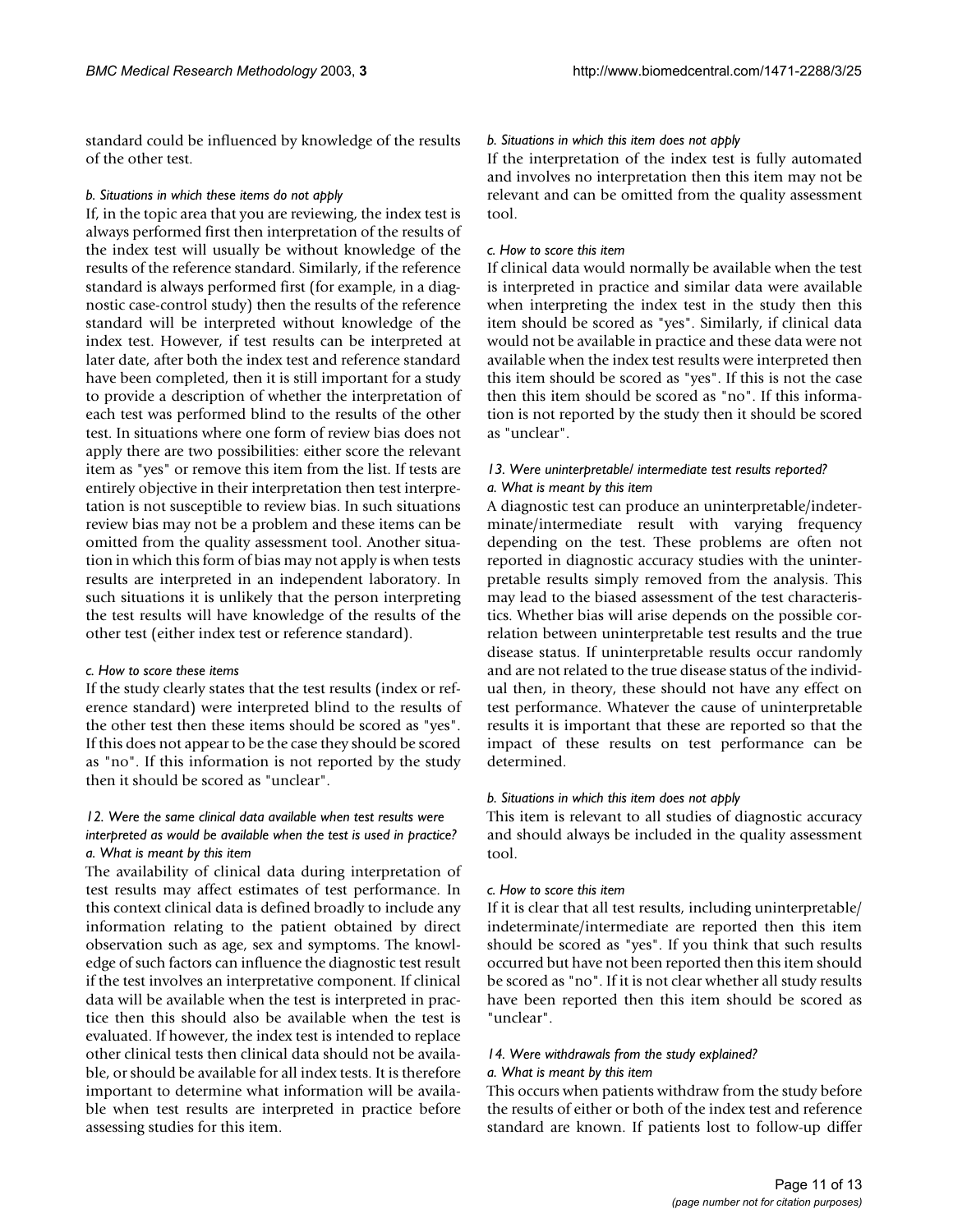systematically from those who remain, for whatever reason, then estimates of test performance may be biased.

# *b. Situations in which this item does not apply*

This item is relevant to all studies of diagnostic accuracy and should always be included in the quality assessment tool.

# *c. How to score this item*

If it is clear what happened to all patients who entered the study, for example if a flow diagram of study participants is reported, then this item should be scored as "yes". If it appears that some of the participants who entered the study did not complete the study, i.e. did not receive both the index test and reference standard, and these patients were not accounted for then this item should be scored as "no". If it is not clear whether all patients who entered the study were accounted for then this item should be scored as "unclear".

# **Discussion**

This project has produced an evidence based tool for the quality assessment of studies of diagnostic accuracy. The tool is now available to all reviewers involved in systematic reviews of studies of diagnostic accuracy. The final tool consists of a set of 14 items, phrased as questions, each of which should be scored as yes, no or unclear. The tool is simple and quick to complete and does not incorporate a quality score. There are a number of reasons for not incorporating a quality score into QUADAS. Quality scores are only necessary if the reviewer wants to use an overall indicator of quality to weight the meta-analysis, or as a continuous variable in a meta-regression. Since quality scores are very rarely used in these ways, we see no need to introduce such a score. Choices on how to weight and calculate quality scores are generally fairly arbitrary thus it would be impossible to produce an objective quality score. Furthermore, quality scores ignore the fact that the importance of individual items and the direction of potential biases associated with these items may vary according to the context in which they are applied. [6,7] The application of quality scores, with no consideration of the individual quality items, may therefore dilute or entirely miss potential associations. [8]

Experts in the area used evidence provided by systematic reviews of the literature on diagnostic accuracy studies to produce the quality assessment tool. This is the first tool that has been systematically developed in the field of diagnostic accuracy studies. A further strength of this tool is that it will be subjected to a thorough evaluation. Any problems with the tool highlighted by this evaluation will be addressed with the aim of improving the tool. The tool is currently being piloted in 15 reviews of diagnostic accuracy studies covering a wide range of topics including the diagnosis of multiple sclerosis, the diagnosis of urinary tract infection in children under 5, diagnosing urinary incontinence and myocardial perfusion scintigraphy. We are collecting feedback on reviewers' experience of the use of QUADAS through a structured questionnaire. Anyone interested in helping pilot the tool can contact the authors for a questionnaire. Other proposed work to evaluate the tool includes an assessment of the consistency and reliability of the tool.

There are a number of limitations to this project, and the QUADAS tool. The main problem relates to the development of a single tool which can be applied to all diagnostic accuracy studies. The objective of this project was not to produce a tool to cover everything, but to produce a quality assessment tool that can be used to assess the quality of primary studies included in systematic reviews. We appreciate that different aspects of quality will be applicable to different topic areas and for different study designs. However, QUADAS is the generic part of what in practice may be a more extensive tool incorporating design and topic specific items.

We plan to do further work to develop these design and topic specific sections. We anticipate that certain items may need to be added for certain topic or design specific areas, while in other situations some of the items currently included in QUADAS may not be relevant and may need to be removed. Possible areas where the development of topic specific items may be considered include screening, clinical examination, biochemical tests, imaging evaluations, invasive procedures, questionnaire scales, pathology and genetic markers. Possible design specific areas include diagnostic case-control studies and diagnostic cohort studies. We plan to use a Delphi procedure to develop these sections. The Delphi panel will be larger than the panel used to develop the generic section and will include experts in each of the topic specific areas as well as experts in the methodology of diagnostic accuracy studies. Anyone interested in becoming a member of the Delphi panel for these sections can contact the authors.

One problem in using the QUADAS tool lies in the distinction between the reporting of a study and its quality. Inevitably the assessment of quality relates strongly to the reporting of results; a well conducted study will score poorly on a quality assessment if the methods and results are not reported in sufficient detail. The recent publication of the STARD document [14] may help to improve the quality of reporting of studies of diagnostic accuracy. The assessment of study quality in future papers should therefore not be limited by the poor quality of reporting which is currently a problem in this area. Currently, studies which fail to report on aspects of quality, for example if reviewers were aware of the results of the reference